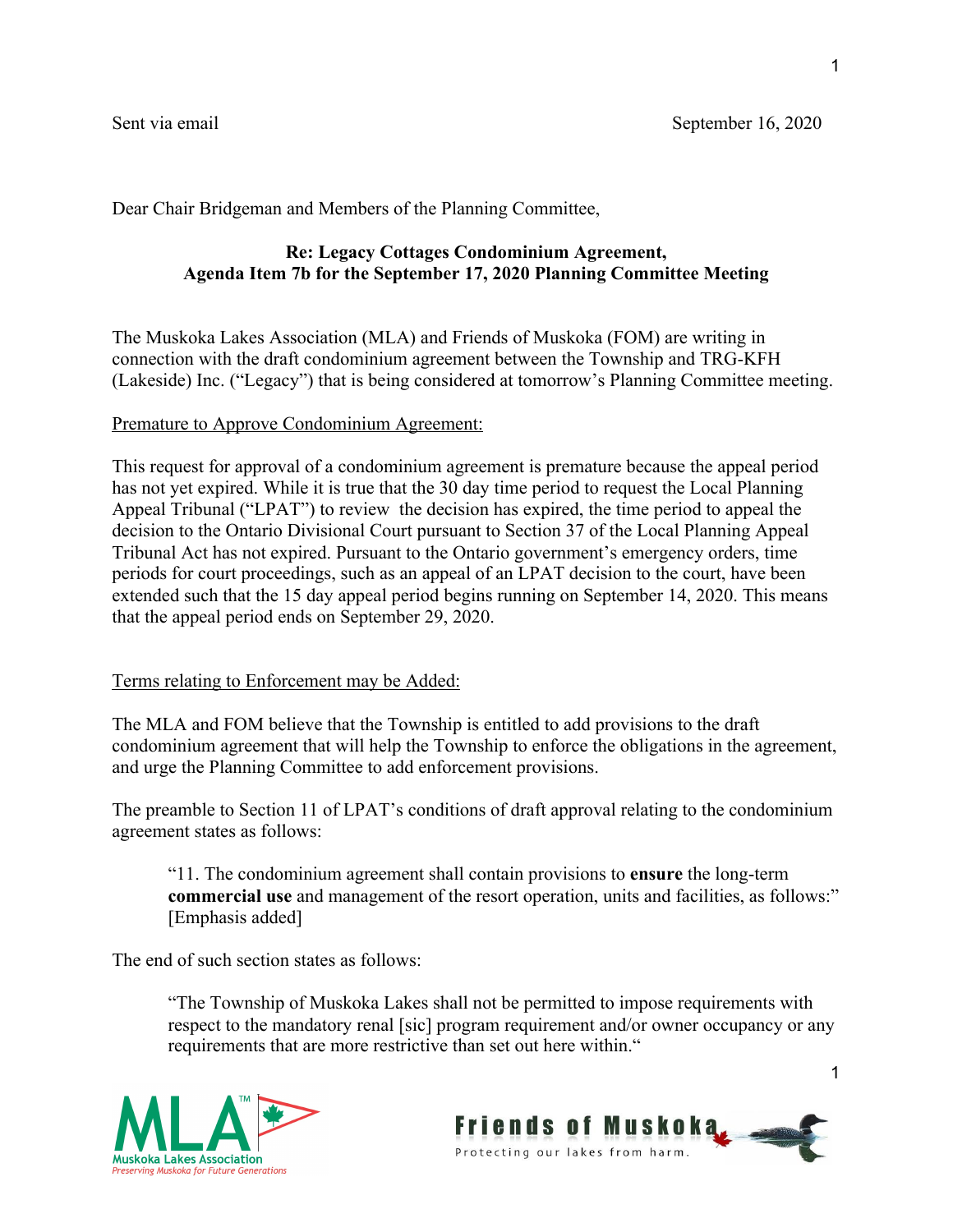Similarly, we have received a legal opinion of our counsel to the effect that the condominium agreement with Legacy is not meant to be a simple 'cut and paste' from LPAT's conditions, nor is it meant to be a new set of restrictions disconnected from LPAT's decision. Rather, the condominium agreement is meant to provide more detail in order to ensure that LPAT's conditions are properly implemented and administered. We are attaching a copy of this legal opinion dated today from Mr. Stephen D'Agostino at Thomson Rogers.

As a result, while you are precluded from imposing new restrictions on use, you are not precluded from including provisions that enable LPAT's conditions to be implemented and enforced.

We note that the Touchstone/Villas LPAT decision confirms that enforcement is the Township's responsibility and that the Township's ZBL along with the condominium agreement are the appropriate tools to ensure that the units remain commercial rather than becoming residential (paragraphs 111 to 114 and 140 and 141).

The LPAT decision reflects the draft conditions of approval requested by Legacy and supported by the District of Muskoka. The next step is for a condominium agreement to be negotiated by the Township and Legacy. The draft condominium agreement presented to the Planning Committee by Director Pink includes a number of conditions in addition to those in the LPAT decision. For example:

- the condominium agreement must be registered on title within 30 days of it being executed, and Legacy must send a copy of the registered agreement to the Township (see section 1.3 of the draft condominium agreement).
- Legacy shall be responsible for the cost of registering the condominium agreement on title (see section 1.4 of the draft condominium agreement).

Both of these examples demonstrate that the Township is entitled to include additional terms in the condominium agreement if it is justified.

The MLA and FOM believe that these examples are justified because they enable the Township to enforce the conditions that were set out in the LPAT decision. Similarly, the MLA and FOM believe that the Township is justified in including other terms that will enable it to enforce LPAT's conditions, which we explain below.

# The Condominium Declaration - not the Condominium Agreement - Binds Unit Owners:

The MLA and FOM urge the Planning Committee to require that the obligations of unit owners be included in the condominium declaration, and that the Township be given the right to enforce the obligations of unit owners in the condominium declaration.



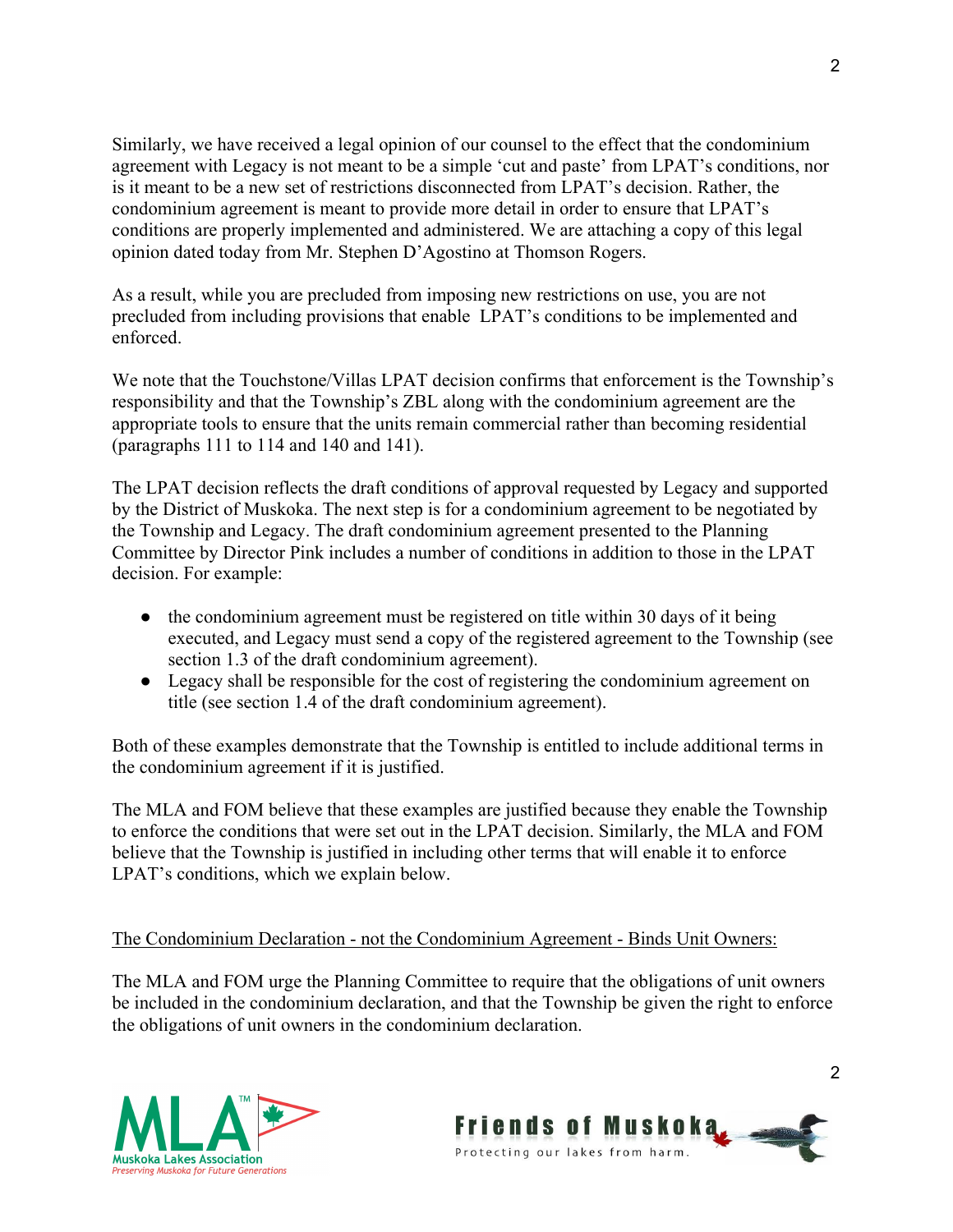When the Township seeks to enforce conditions for use of a condominium resort unit, it is important to understand that the condominium agreement is between the owner and the Township. The condominium agreement does not impose any obligations on unit owners (who are not a party to it). Registration of the condominium agreement on title only provides notice of it to unit owners. That is why the unit owner obligations need to be included in the condominium declaration, which is binding on unit owners.

It is also important to understand that the Township is not a party to any agreement with the unit owners, and is therefore not in a position to enforce any obligations against them. This can be solved by adding a provision to the condominium declaration that gives the Township the right to enforce obligations of unit owners in the condominium declaration, such as the requirement to put their unit in a rental pool for part of the year and not use the unit as their primary residence. This is commonly referred to as a 'third party beneficiary' provision. The Township is effectively deemed to be a party to the condominium declaration for the limited purpose of enforcement.

#### Additional Enforcement Provisions

The MLA and FOM urge the Planning Committee to add wording to the Legacy condominium agreement that will enable the Township to enforce the conditions approved by LPAT. Our recommended wording is set out in red in the annotated draft condominium agreement attached to this letter.

Our legal counsel reviewed our recommended wording and confirmed in the attached opinion that: "**the proposed changes to the condominium agreement can be made** respecting the Tribunal's constraints set out earlier in this letter. **These changes represent details required to facilitate the implementation and or administration of the conditions**." [emphasis added]

Our recommended wording appears in the following sections:

Section 2.3: The only way for the Township to ensure that unit owners will comply with the condition regarding MPAC assessment is if the condition is included in the condominium declaration. Unit owners are not bound by the condominium agreement, but they are bound by the condominium declaration, as we explained above.

Section 2.4: In order to ensure that the rental pool is implemented, rental of units should only be permitted through the rental program, only the operator should be permitted to set rental rates for the units, and unit owners should not be permitted to occupy their units or have the ability to determine or control who is permitted to occupy their units while they are in the rental program.



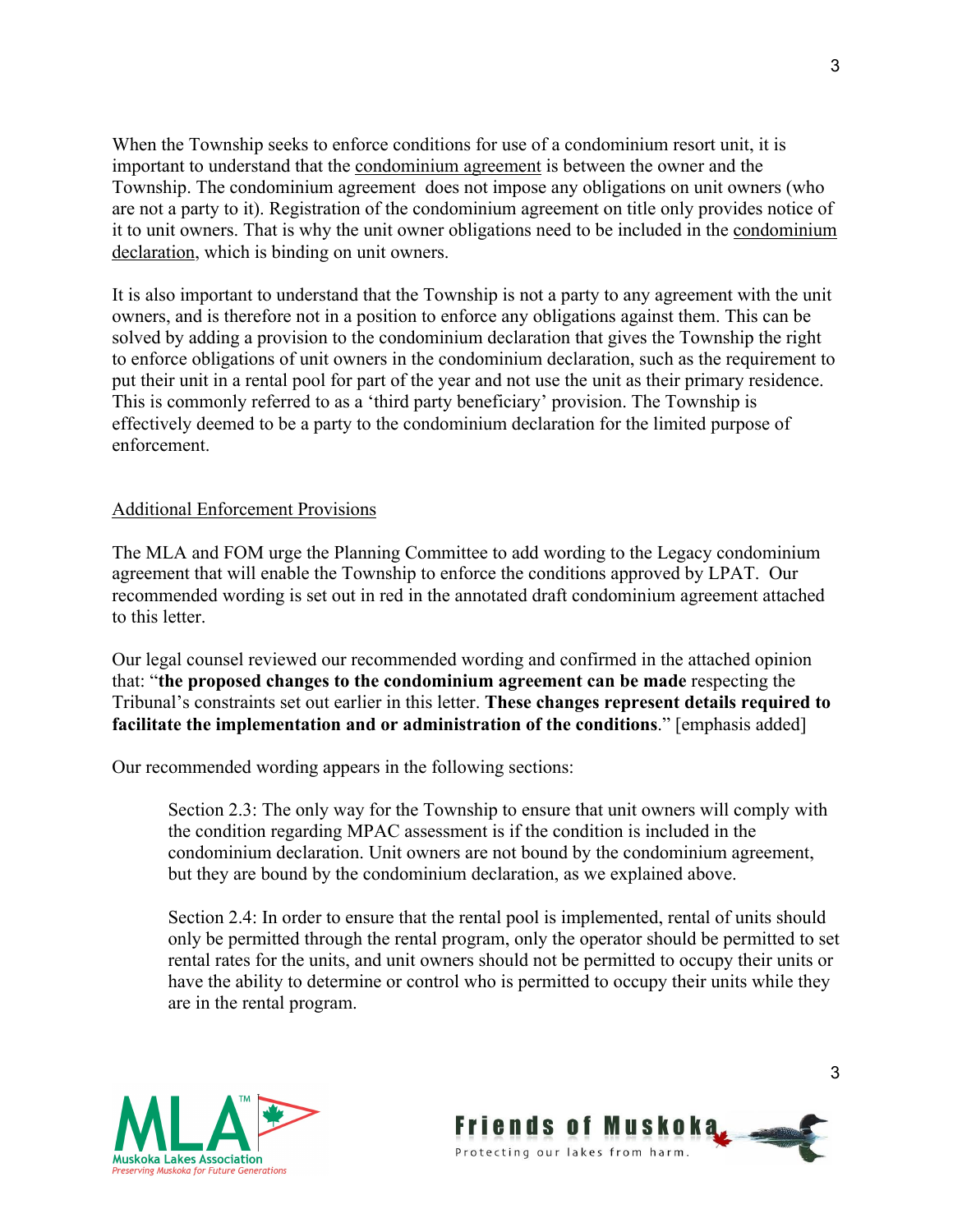Section 2.5: There should be a due date when the annual report is to be provided, otherwise the provision is unenforceable. Information that should be provided to document each unit's participation in the rental program includes not only the number of weeks in the rental pool, but also the number of days rented, rental rates charged and usage by the unit owner during the summer season.

Section 2.6: There should be a mechanism to deal with the securities in the event that the annual report is not provided in time. In addition, if the securities are drawn upon, there should be a requirement for it to be replenished.

Section 2.10: The Township should have the right to enter onto the Legacy property to inspect, and also to receive information from the condominium corporation and unit owners that it reasonably requests in order to ensure there is compliance with the condominium agreement (for example, that unit owners and guests are checking in and out, and unit owners' mail is not being delivered to the resort). Having the ability to impose a fine that is recoverable as taxes will assist the Township with enforcing these obligations.

Sections 2.11 and 2.12: As explained above, it is only possible for the Township to enforce the obligations of the unit owners if the conditions are included in the condominium declaration, and the Township has the right to enforce the conditions (by being a third party beneficiary to the condominium declaration).

Section 3.1(e): There should be a requirement for unit owners to advise subsequent purchasers that the unit may not be occupied as any form of residence.

Section 3.2(c): Since there is a mandatory furniture, fixtures and equipment program, unit owners should not be entitled to avoid the mandatory program by having their own furniture, fixtures and equipment in their unit or making alterations to their unit.

## Additional term from the Site Plan Agreement

Just as the draft condominium agreement incorporates provisions from the site plan agreement regarding stormwater management, construction mitigation and private communal water and sewer services (see section 1.1), the MLA and FOM believe that the condominium agreement should incorporate the provision from the site plan agreement that requires on-site management at all times when the resort is occupied. On-site management whenever the resort is open is required in order to ensure compliance with the LPAT condition requiring unit owners to check in and out, and register guests and their vehicles at the front desk of the resort.





4